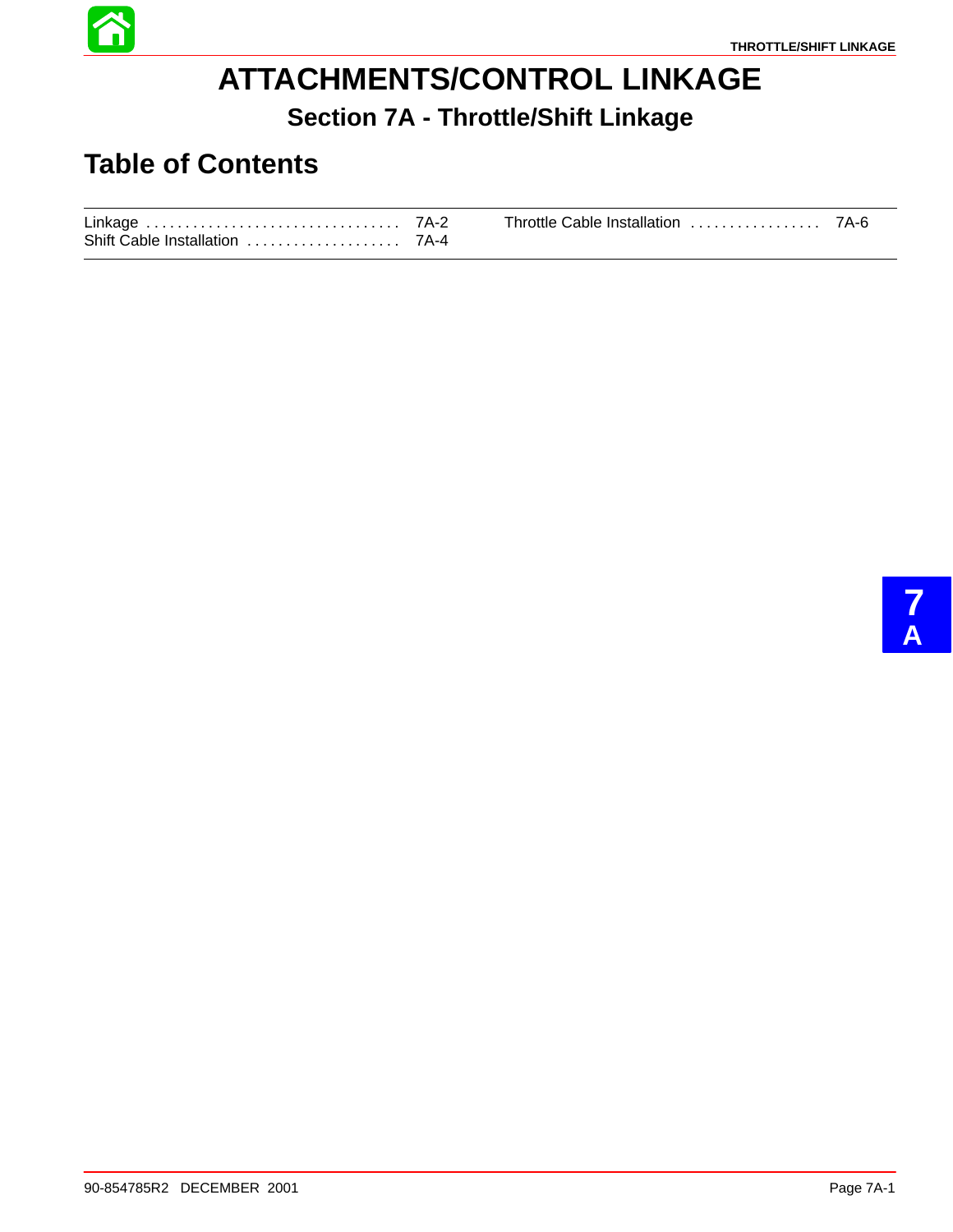

# **LINKAGE**

**95** <sup>2</sup>-4-C Marine Lubricant with Teflon

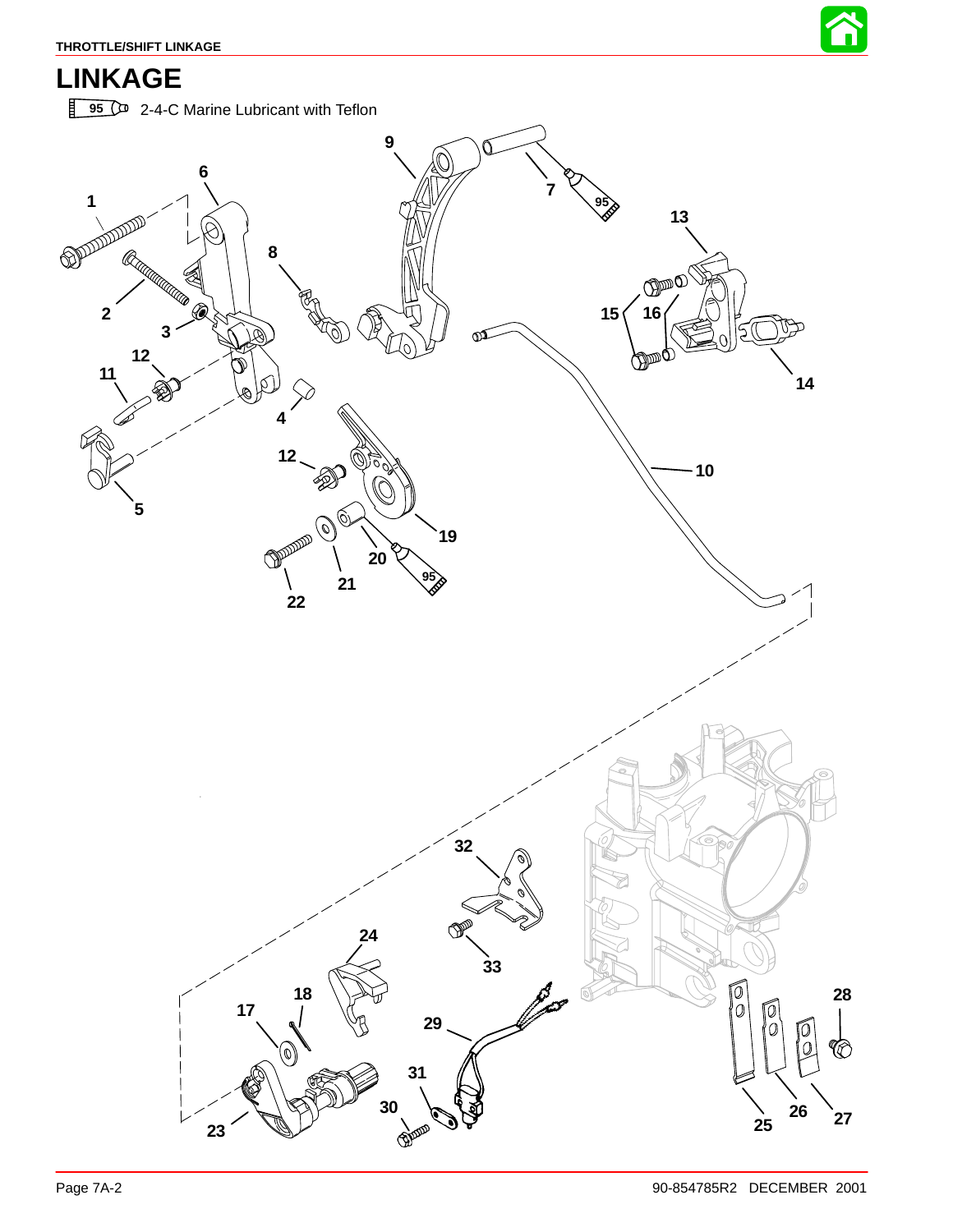

## **LINKAGE**

| REF.                    |                |                                                | <b>TORQUE</b>   |         |                  |
|-------------------------|----------------|------------------------------------------------|-----------------|---------|------------------|
| NO.                     | QTY.           | <b>DESCRIPTION</b>                             | lb. in.         | Ib. ft. | N·m              |
| 1                       | $\mathbf{1}$   | SCREW (M8 x 70)                                | 100             |         | 11.5             |
| $\overline{2}$          | $\overline{1}$ | <b>SCREW (M6 x 55)</b>                         |                 |         |                  |
| 3                       | $\mathbf{1}$   | <b>NUT</b><br><b>ELECTRIC NON HANDLE</b>       |                 |         |                  |
| $\overline{\mathbf{4}}$ | $\overline{1}$ | CAP                                            |                 |         |                  |
| 5                       | $\mathbf{1}$   | <b>RETAINER</b>                                |                 |         |                  |
| $\,6$                   | $\mathbf{1}$   | THROTTLE LEVER                                 |                 |         |                  |
| $\overline{7}$          | $\mathbf 1$    | <b>BUSHING</b>                                 |                 |         |                  |
| 8                       | $\mathbf{1}$   | <b>RETAINER</b>                                |                 |         |                  |
| $\overline{9}$          | $\mathbf{1}$   | <b>SHIFT LEVER</b>                             |                 |         |                  |
| 10                      | $\mathbf{1}$   | <b>SHIFT ROD</b>                               |                 |         |                  |
| 11                      | $\mathbf{1}$   | THROTTLE ROD                                   |                 |         |                  |
| $\overline{12}$         | $\overline{2}$ | <b>SWIVEL BUSHING</b>                          |                 |         |                  |
| 13                      | $\mathbf{1}$   | <b>BRACKET</b>                                 |                 |         |                  |
| $\overline{14}$         | $\overline{1}$ | <b>LATCH</b>                                   |                 |         |                  |
| 15                      | $\overline{2}$ | SCREW (M6 x 16)                                | 105             |         | 12 <sup>°</sup>  |
| $\overline{16}$         | $\overline{2}$ | <b>SLEEVE</b>                                  |                 |         |                  |
| 17                      | 1              | <b>WASHER</b>                                  |                 |         |                  |
| 18                      | $\mathbf{1}$   | <b>COTTER PIN</b>                              |                 |         |                  |
| 19                      | $\mathbf{1}$   | THROTTLE CAM                                   |                 |         |                  |
| 20                      | $\mathbf{1}$   | <b>BUSHING</b>                                 |                 |         |                  |
| 21                      | $\mathbf{1}$   | <b>WASHER</b>                                  |                 |         |                  |
| 22                      | $\mathbf{1}$   | $\overline{SCREW}$ (M6 x 35)                   | 85              |         | 9.5              |
| $\overline{23}$         | $\mathbf{1}$   | <b>HORIZONTAL SHIFT SHAFT</b>                  |                 |         |                  |
| 24                      | $\mathbf{1}$   | <b>RETAINER</b>                                |                 |         |                  |
| 25                      | $\mathbf{1}$   | <b>SPRING</b>                                  |                 |         |                  |
| 26                      | $\overline{2}$ | <b>SPRING</b>                                  |                 |         |                  |
| 27                      | $\mathbf{1}$   | <b>PLATE</b>                                   |                 |         |                  |
| $\overline{28}$         | $\overline{2}$ | <b>SCREW (M5 x 16)</b>                         | $\overline{75}$ |         | 8.5              |
| 29                      | $\mathbf{1}$   | <b>ELECTRIC HANDLE MODELS</b><br><b>SWITCH</b> |                 |         |                  |
| $\overline{30}$         | $\overline{2}$ | SCREW (M3 x 20)                                | 20              |         | $\overline{2.5}$ |
| 31                      | $\mathbf{1}$   | PLATE-Switch                                   |                 |         |                  |
| 32                      | $\mathbf 1$    | <b>BRACKET-Throttle Cable HANDLE MODELS</b>    |                 |         |                  |
| 33                      | $\mathbf{1}$   | SCREW (M6 x 16)                                | 75              |         | 8.5              |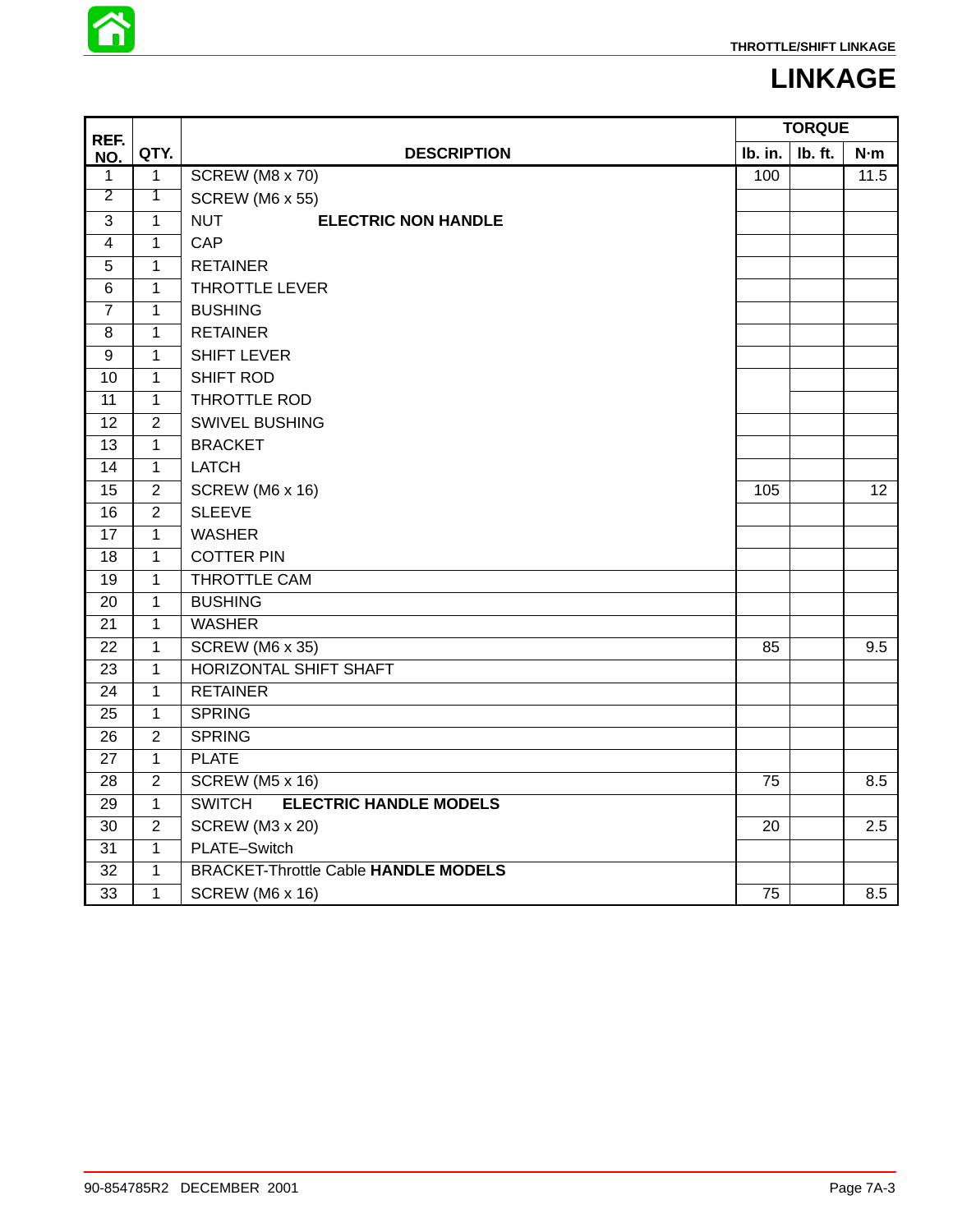

### <span id="page-3-0"></span>**Shift Cable Installation**

Install cables into the remote control following the instructions provided with the remote control.

**NOTE:** Install the shift cable to the engine first. The shift cable is the first cable to move when the remote control handle is moved out of neutral.

1. Position remote control into neutral.



- 2. Shift outboard into neutral.
- 3. Measure the distance (a) between pin and center of lower hole.



- **a -** Distance Between Pin And Center of Lower Hole
- **b -** Pin
- **c -** Lower Hole
- 4. Fit shift cable through rubber grommet.

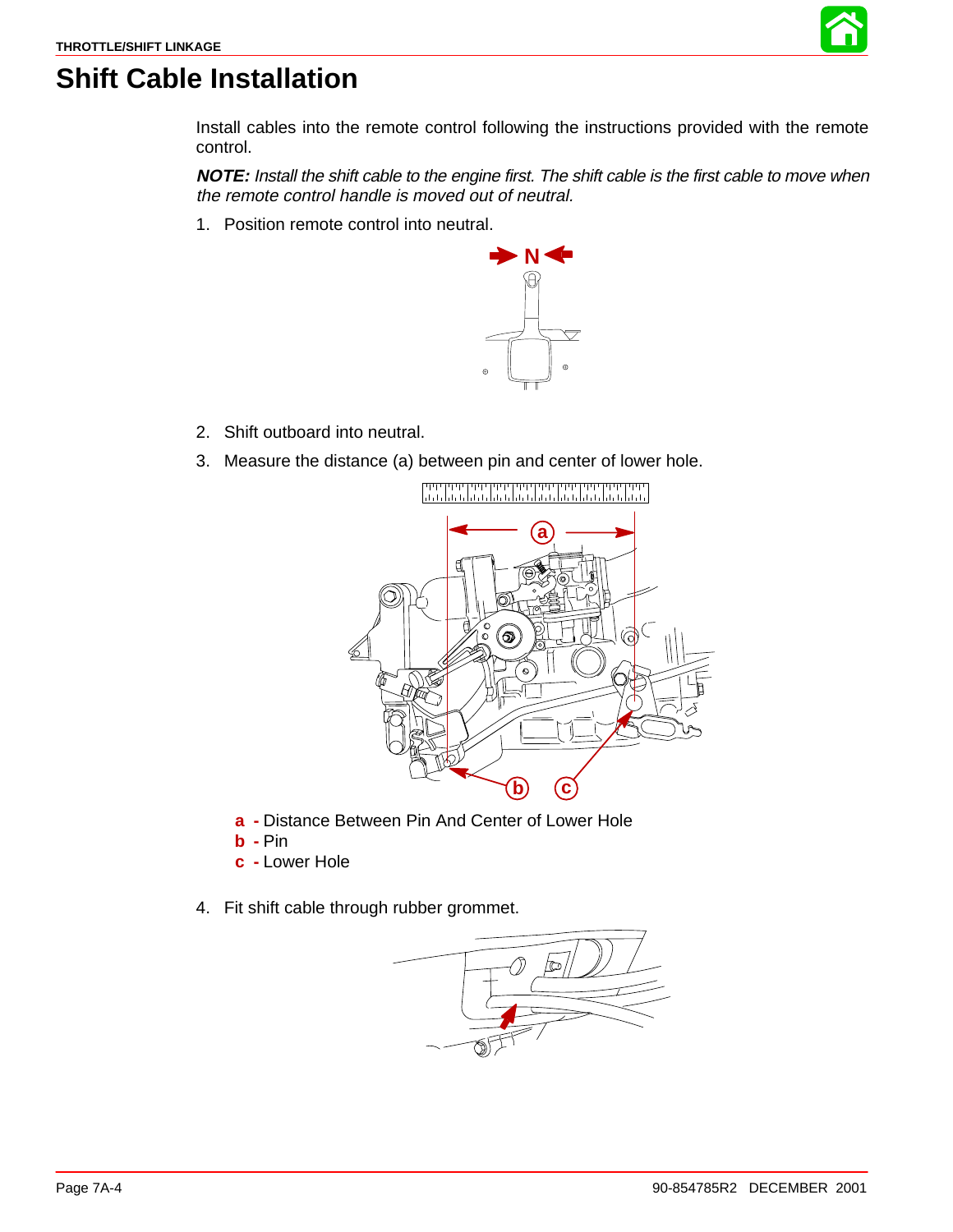5. Push in on the cable end until resistance is felt.



6. While pushing in on the cable end, adjust the cable barrel to attain the measured distance (a) taken in Step 3.



- **a -** Adjust Cable Barrel To Attain The Measured Distance Taken In Step 3 **b -** Cable Barrel
- 7. Place cable barrel into the barrel holder. Fasten cable with retainer.



- **c -** Place Barrel Into Barrel Holder
- **d -** Retainer
- 8. Check shift cable adjustments as follows:
	- a. Shift remote control into forward. The propeller shaft should be locked in gear. If not, adjust the barrel closer to the cable end.
	- b. Shift remote control into neutral. The propeller shaft should turn freely without drag. If not, adjust the barrel away from the cable end. Repeat steps a and b.
	- c. Shift remote control into reverse while turning propeller. The propeller shaft should be locked in gear. If not, adjust the barrel away from the cable end. Repeat steps a through c.
	- d. Shift remote control back to neutral. The propeller shaft should turn freely without drag. If not, adjust the barrel closer to the cable end. Repeat steps a through d.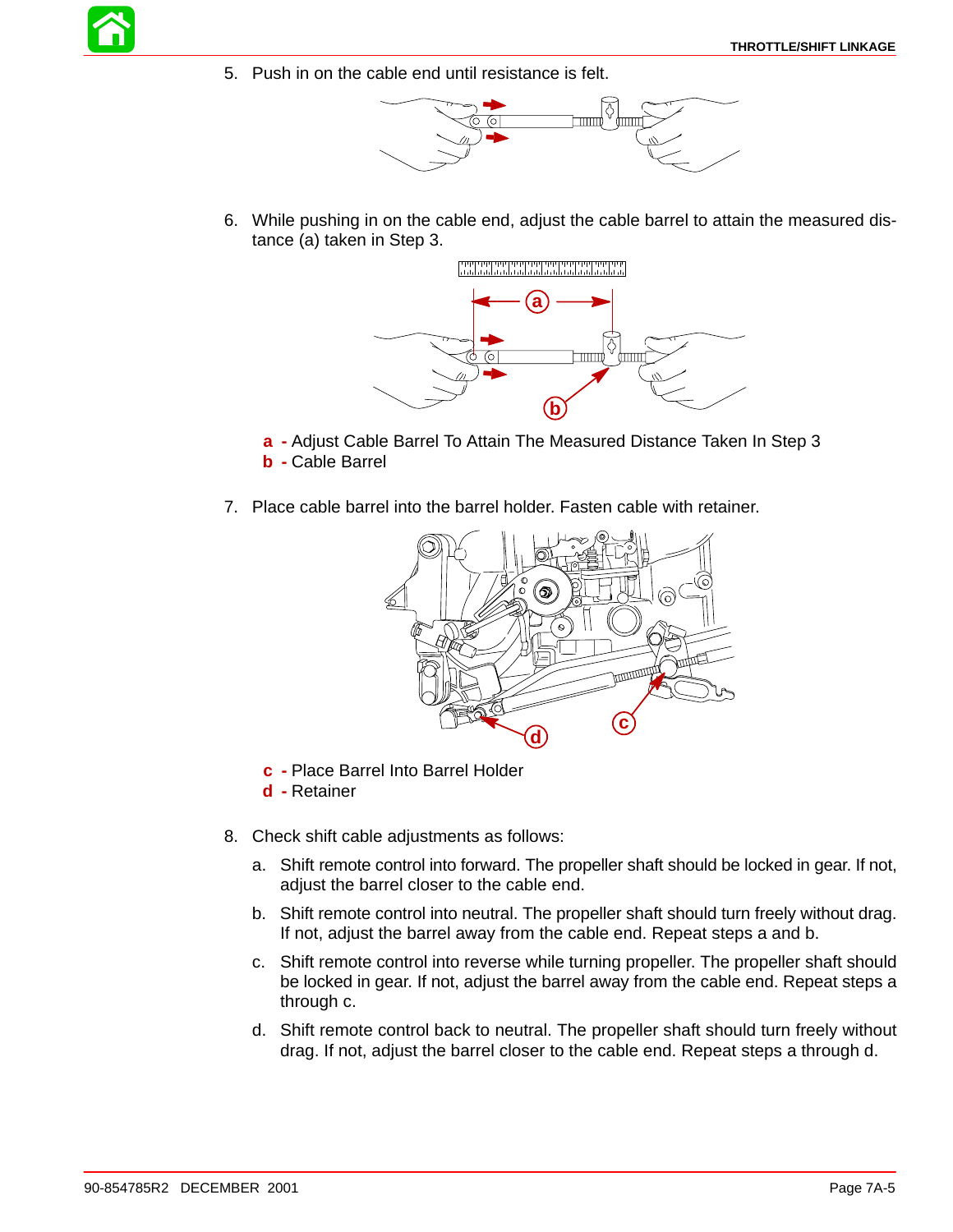

### **Throttle Cable Installation**

1. Position remote control into neutral.



2. Fit throttle cable through rubber grommet.



3. Install throttle cable (a) with retainer pin (b). Lock retainer pin in place.



- **a -** Throttle Cable
- **b -** Retainer Pin